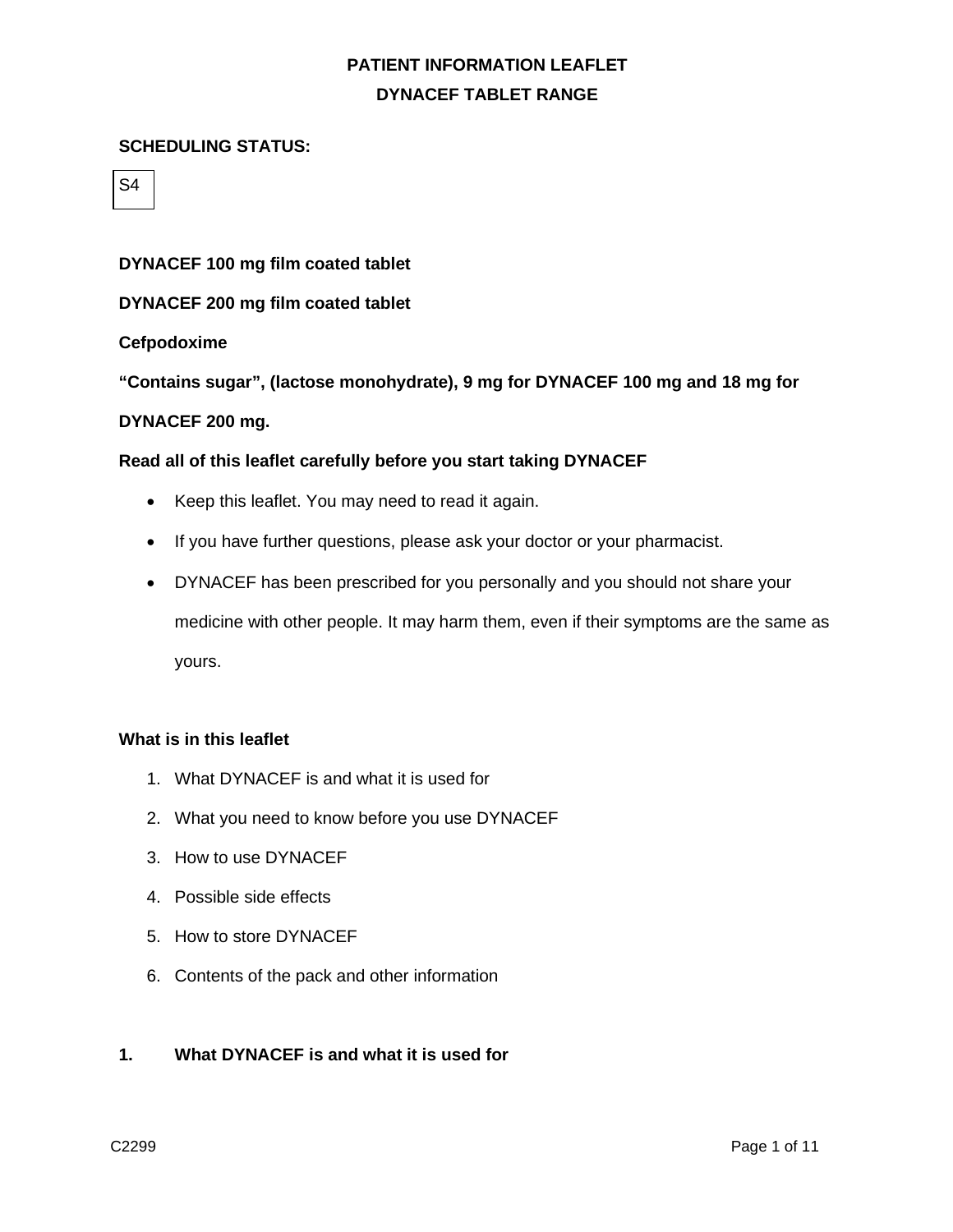DYNACEF contains cefpodoxime proxetil and belongs to the antibiotic group of medicines known as cephalosporins.

DYNACEF tablets are used in adults for a variety of bacterial infections of the tonsils, throat (pharyngitis), lungs (bronchitis, pneumonia) and sinus cavities.

## **2. What you need to know before you take DYNACEF**

#### **Do not take DYNACEF:**

- if you are hypersensitive (allergic) to cefpodoxime, cephalosporin antibiotics, penicillin or any of the other ingredients of DYNACEF (see section 6)
- if you are pregnant or breast feeding your baby

### **Warnings and precautions**

Take special care:

- if you are allergic to certain antibiotics. Please tell your doctor about all allergic reactions you have had previously, especially to medicines.
- if you are allergic to penicillin antibiotics, as you may have an increased chance of being allergic to cephalosporins (including DYNACEF) as well.
- if you develop diarrhoea, particularly if severe and/or persistent, occurring during treatment or in the initial weeks following treatment with DYNACEF. This may be signs of a serious disease called pseudomembranous colitis (an inflammatory disease affecting the colon, caused by the bacterium, *Clostridium difficile*).
- if you have kidney problems (your dose may need to be adjusted).
- if you take DYNACEF for longer than 10 days your doctor may want to do regular blood tests.
- if you undergo certain blood or urine tests as DYNACEF may interfere with the results.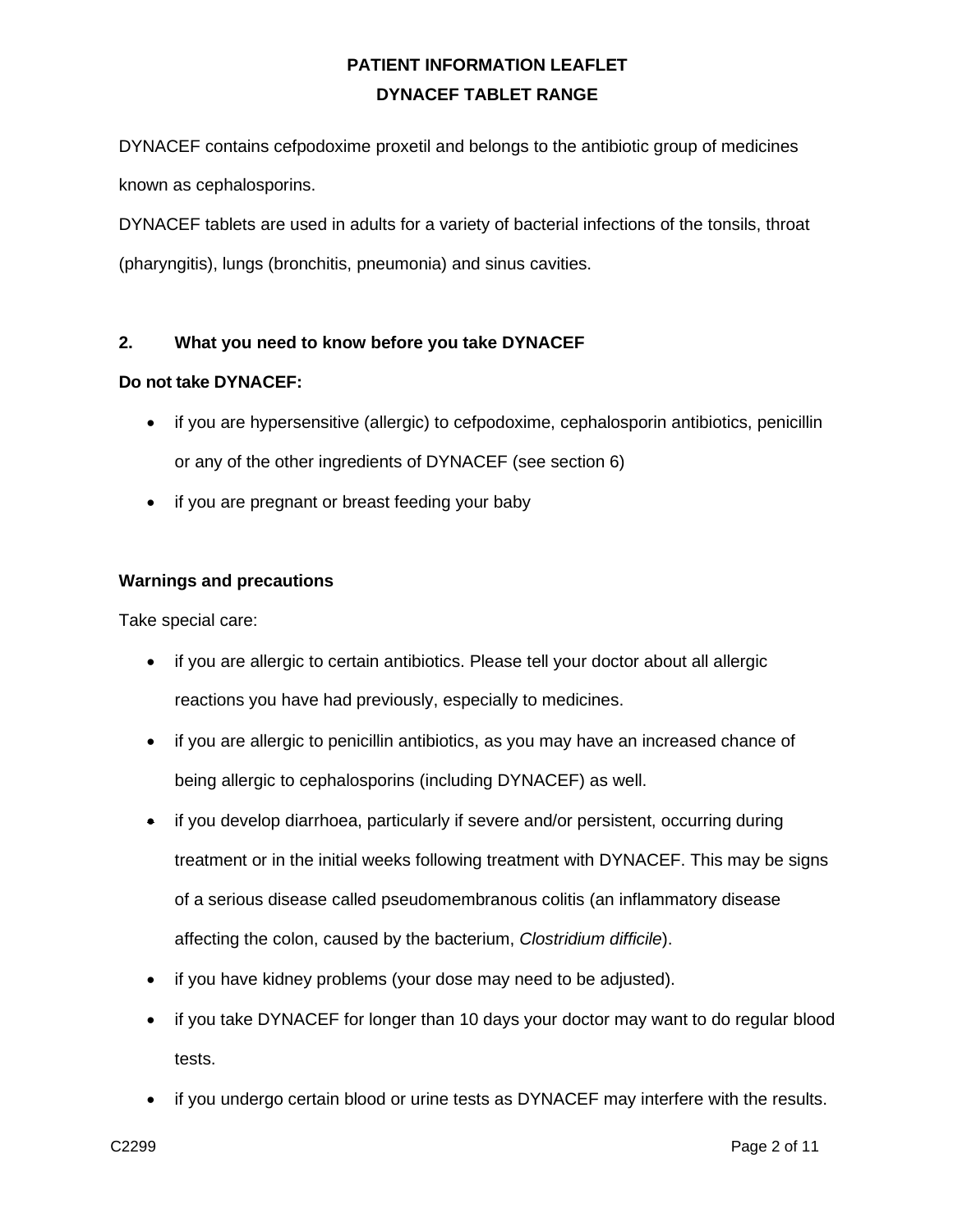### **Other medicines and DYNACEF**

Always tell your healthcare provider if you are taking any other medicine. (This includes complementary or traditional medicines.)

Certain medicines may interact with DYNACEF. In these cases, it may be necessary to change the dose or interrupt the treatment of one of the medicines.

Medicines that may interact with DYNACEF are:

- medicines used to treat ulcers such as ranitidine and antacids (used to treat indigestion) may delay how DYNACEF works
- probenecid (used for the treatment of gout) may increase the blood levels of DYNACEF and increase the chance of side effects
- aminoglycoside antibiotics (e.g. gentamicin) (used to treat infections) may affect the way your kidneys work
- certain diuretics (water tablets e.g. furosemide) used to increase the amount of urine you pass, may affect your kidneys
- anticoagulants such as warfarin (used to thin the blood) may increase the risk of bleeding
- birth control pills (oral contraceptive) may not be effective

### **DYNACEF with food and drink**

**DYNACEF** must be taken after a meal.

### **Pregnancy and breastfeeding**

If you are pregnant or breastfeeding, think you may be pregnant or are planning to have a

baby, please consult your doctor, pharmacist, or other health-care provider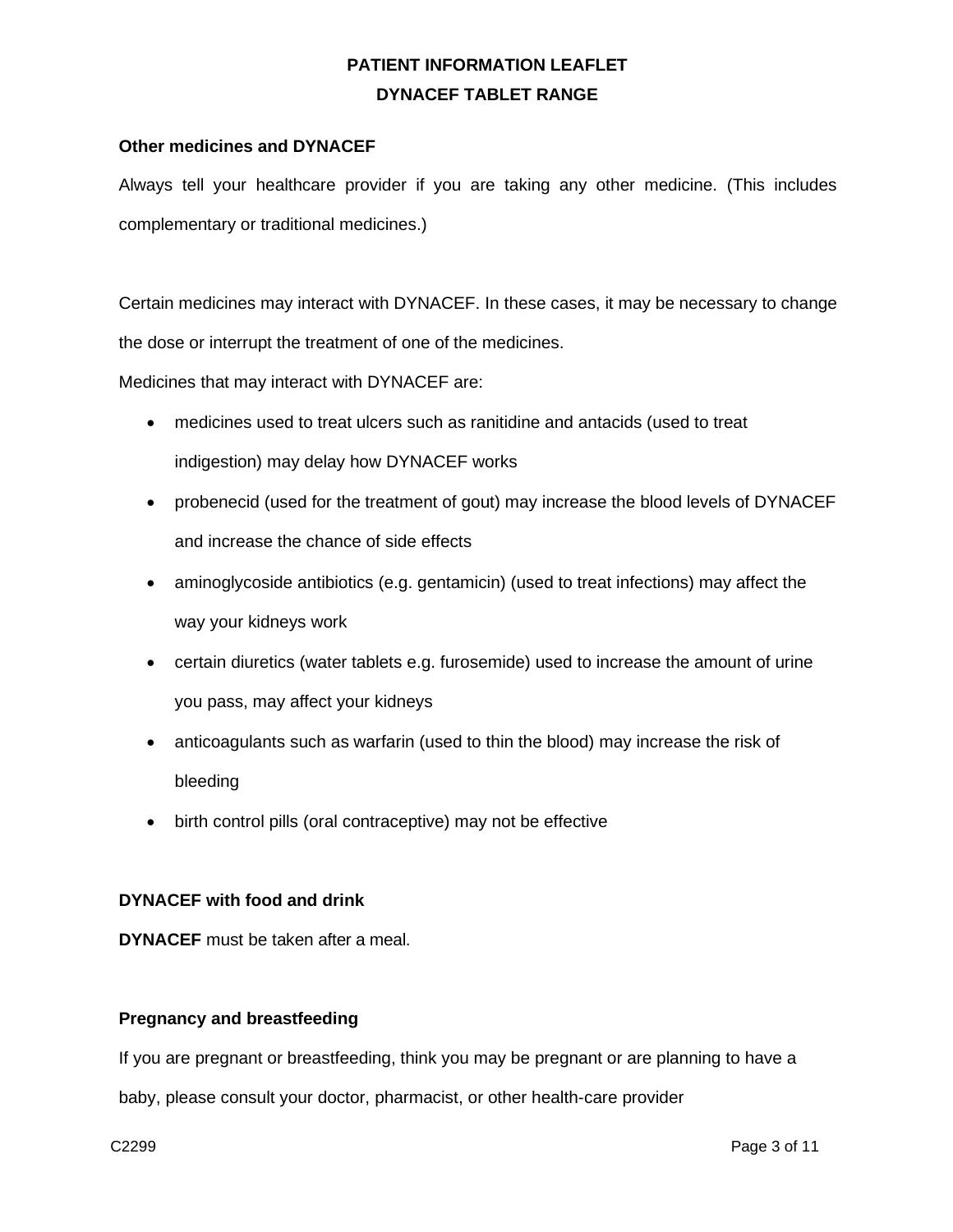for advice before taking DYNACEF.

Safety in pregnant women has not been established.

You should either not breastfeed or not take DYNACEF if you are a mother who is breastfeeding your baby. This is because small amounts of DYNACEF may pass into mothers' milk. This can be harmful to your baby.

## **Driving and using machines:**

It is not always possible to predict to what extent DYNACEF may interfere with the daily activities of a patient. Patients should ensure that they do not engage in the above activities until they are aware of the measure to which DYNACEF affects them.

### **DYNACEF 100 mg and 200 mg contains lactose**

DYNACEF contains lactose. Patients with the rare hereditary conditions of lactose or galactose intolerance should not take DYNACEF.

DYNACEF contains lactose which may have an effect on the control of your blood sugar if you have diabetes mellitus.

## **3. How to take DYNACEF**

Do not share medicines prescribed for you with any other person.

Always take DYNACEF exactly as your doctor has told you. Check with your doctor or pharmacist if you are unsure.

The dose of DYNACEF will be different for each patient even if their symptoms are the same as yours.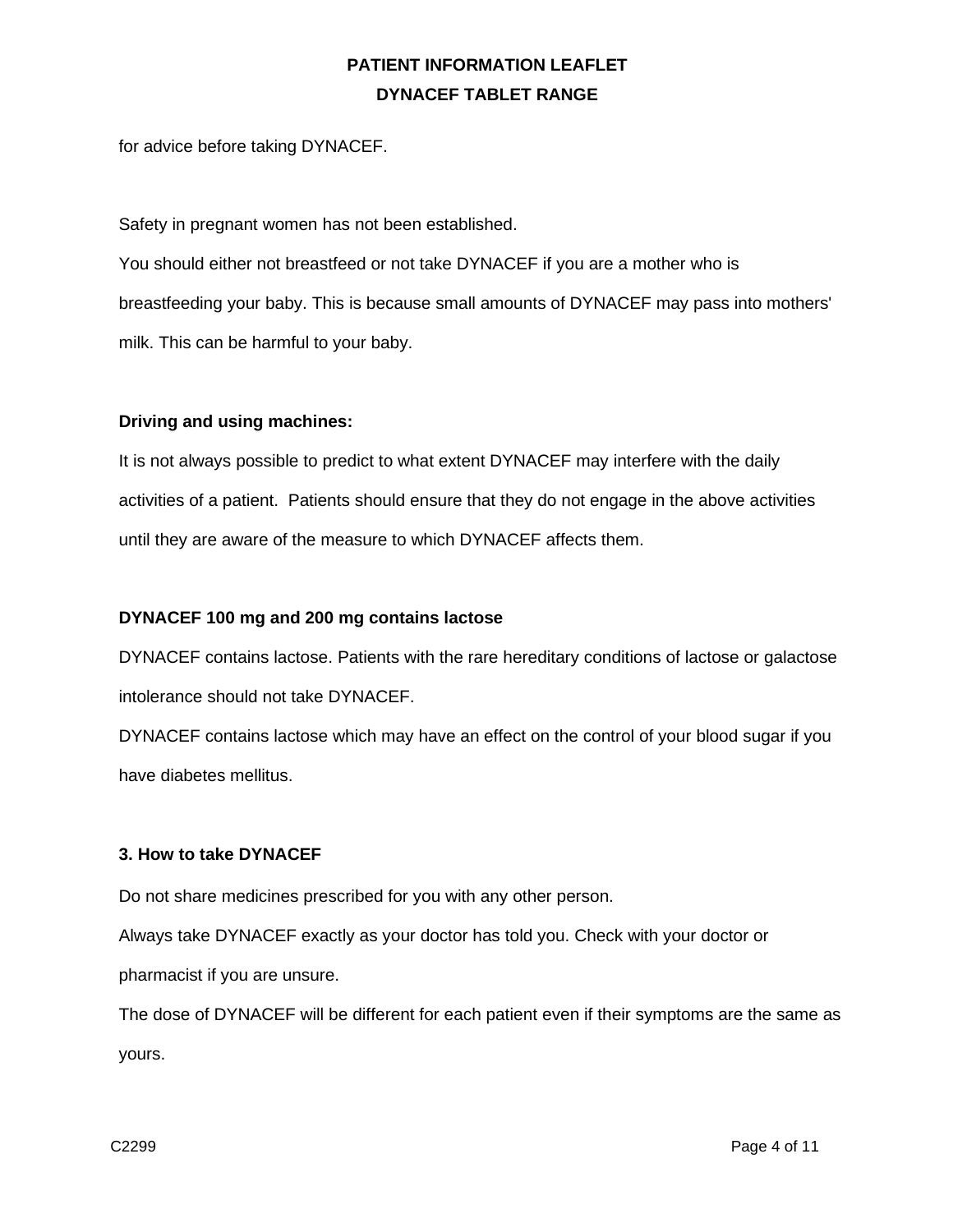The dose may depend on the following factors:

- what the medicine is being used for
- other medical conditions that you may have
- whether or not other medicines are also being taken

If you have a kidney disorder, you will receive lower doses than the normal adult dose. Your doctor will determine the correct dose according to your condition.

Your doctor will tell you how long your treatment with DYNACEF will last. Do not stop treatment early because your condition may reoccur or get worse.

If you have the impression that the effect of DYNACEF is too strong or too weak, tell your doctor or pharmacist.

### **If you take more DYNACEF than you should:**

Symptoms of overdose may include:

Seizures/fits and abnormal brain function (especially in patients with kidney disease). These symptoms will disappear after the medicine levels in your system have reduced.

In the event of overdosage, consult your doctor or pharmacist. If neither is available, contact the nearest hospital or poison control centre.

### **If you forget to take DYNACEF:**

If you forget to take DYNACEF, take a dose as soon as you remember, then continue to take DYNACEF at the usual times. Do not take a double dose to make up for forgotten individual doses.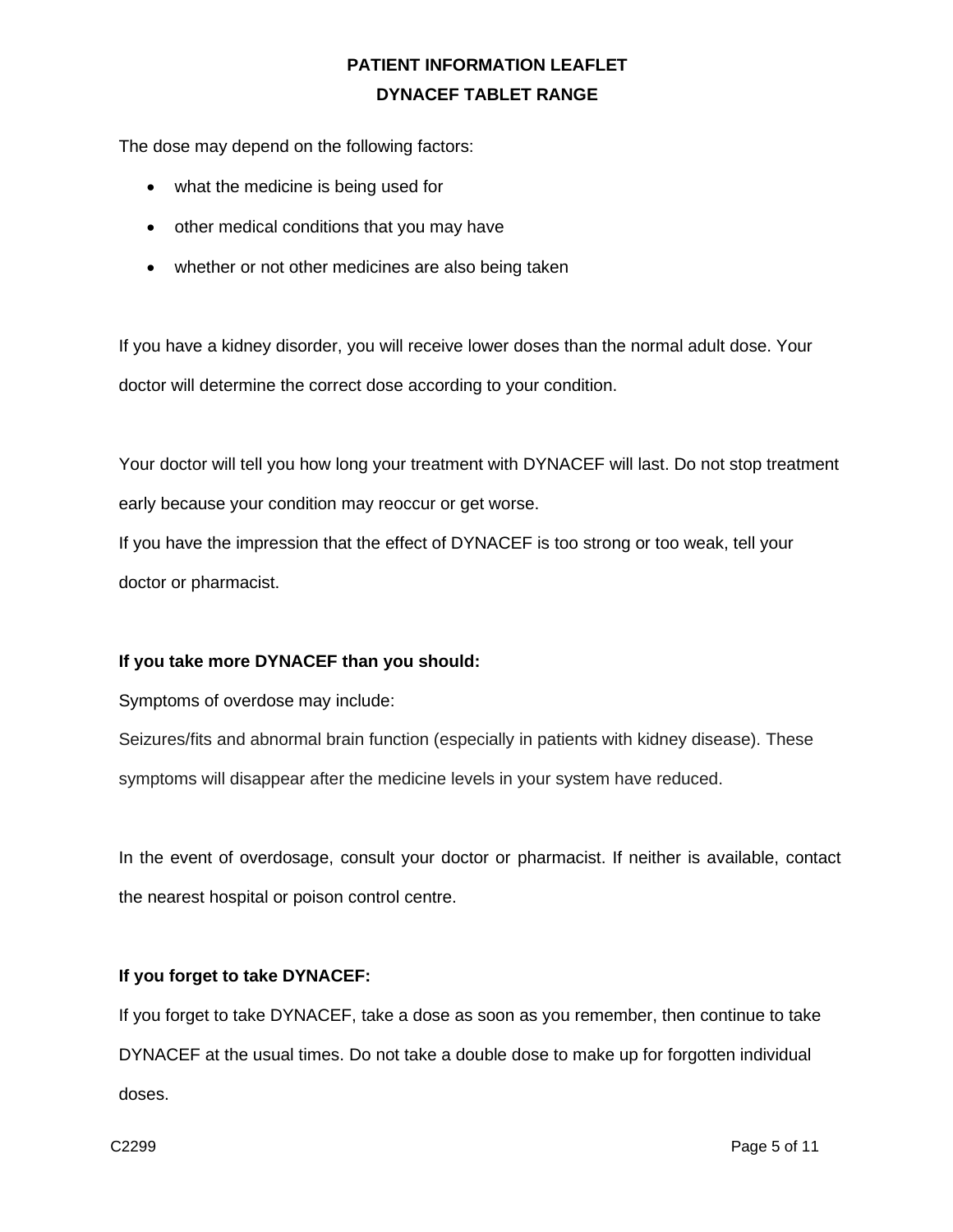### **If you stop taking DYNACEF**

It is important that you continue the course of treatment even if you begin to feel better after a few days. This is because the infection may come back or get worse.

#### **4. Possible side effects**

DYNACEF can have side effects.

Not all side effects reported for DYNACEF are included in this leaflet. Should your general health worsen, or if you experience any untoward effects while using DYNACEF, please consult your health care provider for advice.

If any of the following happens, stop using DYNACEF and tell your doctor immediately or go to the casualty department at your nearest hospital:

- swelling of the hands, feet, ankles, face, lips, mouth or throat, which may cause difficulty in swallowing or breathing, shock
- severe itching of the skin (with raised lumps)
- a severe infection of the lining of the bowel, characterised by diarrhoea, fever and abdominal pain

These are all very serious side effects. If you have them, you may have had a serious reaction to DYNACEF. You may need urgent medical attention or hospitalisation.

Tell your doctor immediately or go to the casualty department at your nearest hospital if you notice any of the following:

• flu-like symptoms with a painful red or purplish rash that spreads and blisters (Stevens-Johnson syndrome)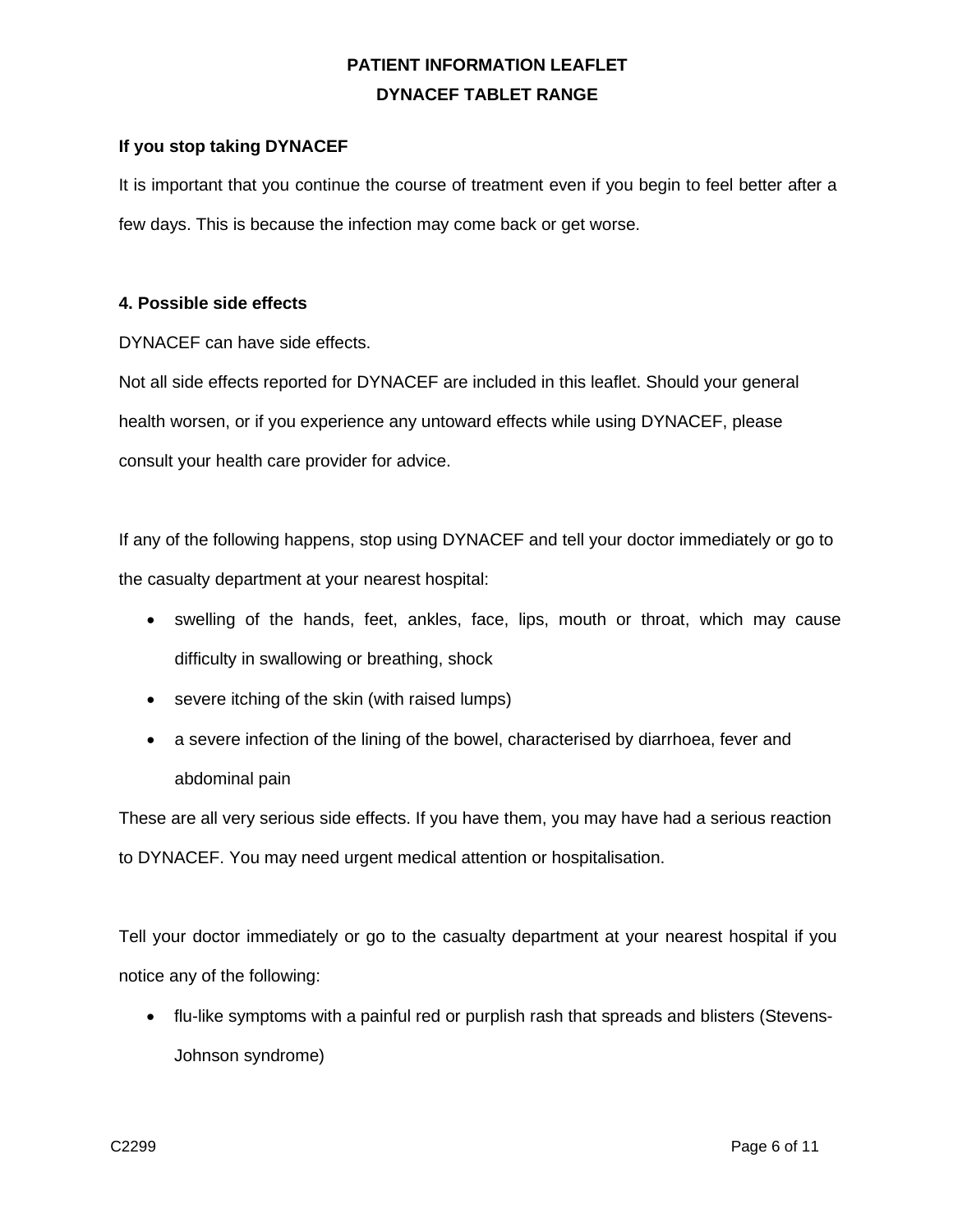- severe blistering rash where layers of the skin may peel off to leave large areas of raw exposed skin over the body, together with a feeling of being generally unwell, fever, chills, and aching muscles (Toxic epidermal necrolysis)
- you have a skin rash or skin lesions with a pink/red ring and a pale centre which may be itchy, scaly, or filled with fluid -especially on the palms or soles of your feet (a serious skin allergy called erythema multiforme)
- seizures (fits), fainting, convulsions, anxiety, light-headedness
- liver problems (signs include yellow discolouration of the skin and eyes (jaundice) and pain in the upper right abdomen), pale stools, dark-coloured urine
- kidney problems (passing more urine than is normal for you or more frequently)

These are all serious side effects. You may need urgent medical attention.

Tell your doctor if you notice any of the following:

Frequent side effects:

- fungal infections such as oral or vaginal thrush
- superinfection (a second infection which occurs during the course of the existing infection, by other bacteria or organisms resistant to DYNACEF).
- you get infections more easily than usual. This could be because of a blood disorder. This is more likely if you are taking this medicine for a long time.
- diarrhoea, nausea, vomiting, stomach pain
- appetite loss

Less frequent side effects:

- abnormal blood test results including anaemia
- headache, dizziness, pins and needles, numbness, or tingling feelings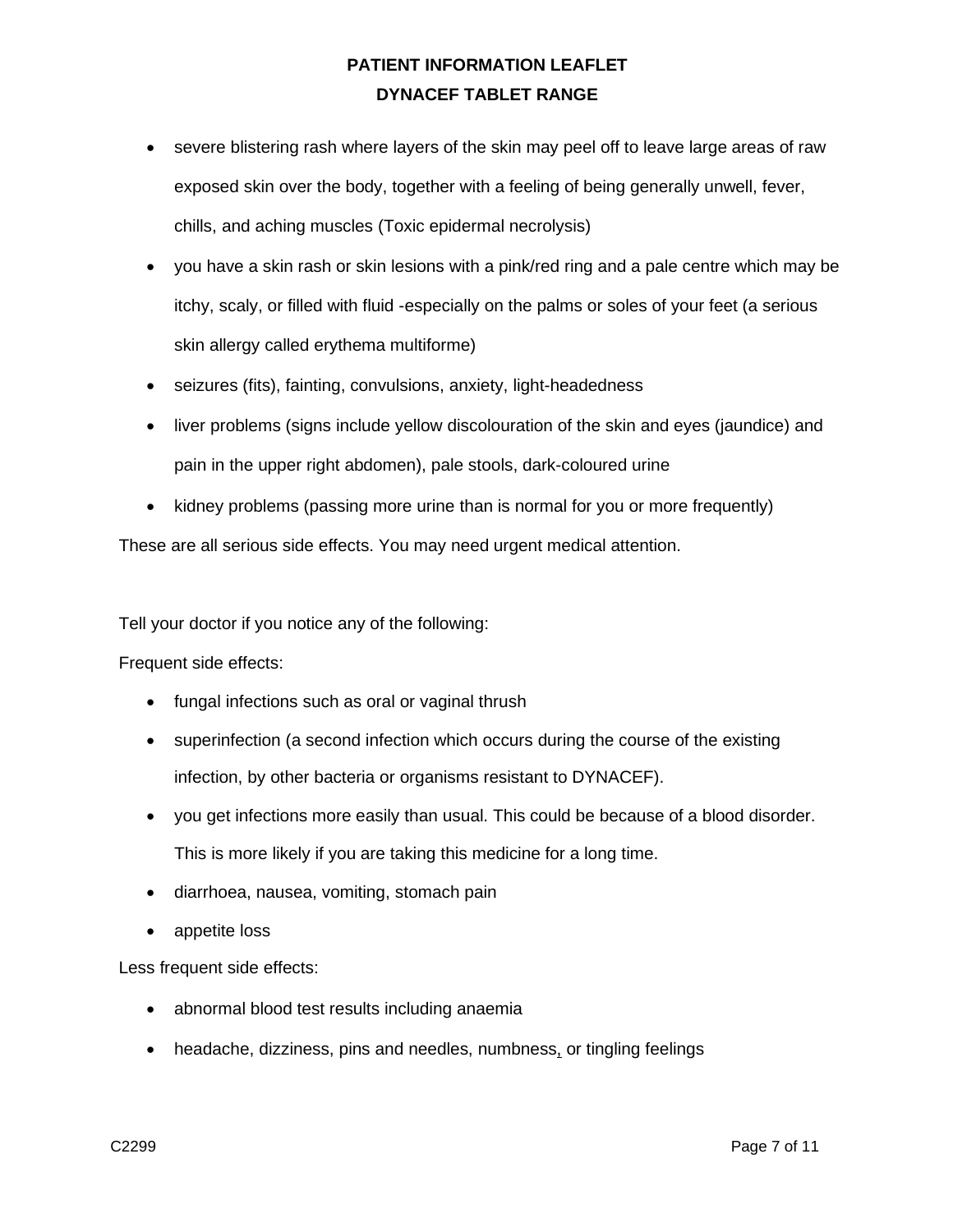- hepatitis (inflammation of the liver with symptoms such as nausea, mild fever, abdominal pain), abnormal liver test results
- pancreatitis (upper abdominal pain that radiates into the back, swollen and tender abdomen, nausea, vomiting, fever and increased heart rate)
- indigestion, bloating, flatulence (gas), blood in your stools
- ringing in the ears, hearing loss
- fatigue, general feeling of discomfort, illness, or unease

The following side effects have been reported but the frequency for them to occur is not known:

• unusual tiredness, lack of energy or physical weakness

If you notice any side effects not mentioned in this leaflet, please inform your doctor or pharmacist.

### **Reporting of side effects**

If you get side effects, talk to your doctor or pharmacist. This includes any possible side effects not listed in this leaflet. You can also report side effects to SAHPRA via the "**6.04 Adverse** 

**Drug Reporting Form**", found online under SAHPRA's publications:

[https://www.sahpra.org.za/Publications/Index/8.](https://www.sahpra.org.za/Publications/Index/8) By reporting side effects, you can help provide more information on the safety of DYNACEF.

### **5. How to store DYNACEF**

Store all medicines out of reach of children.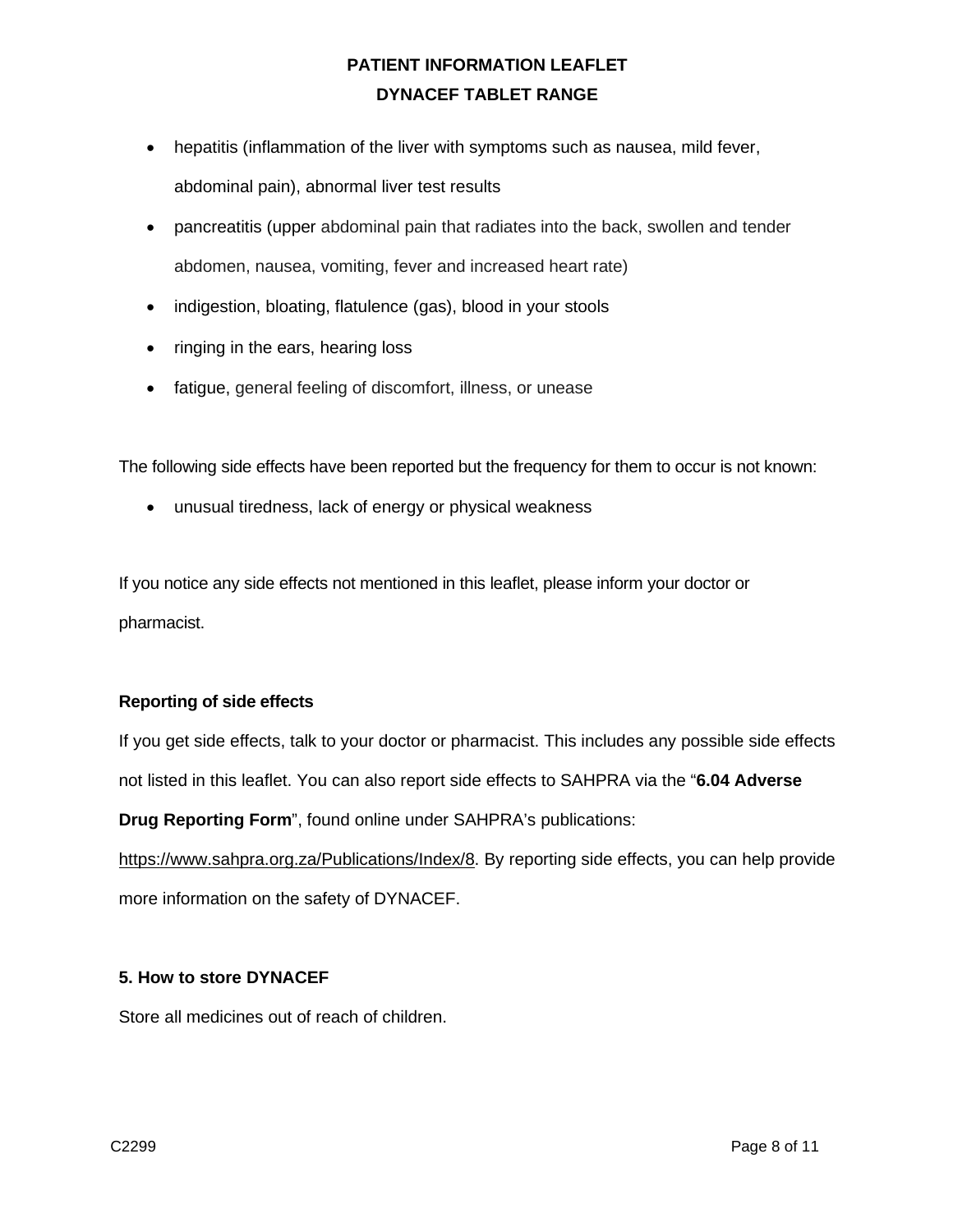DYNACEF 100 mg and 200 mg:

Store at or below 25 °C.

Store in the original package.

Do not use after the expiry date stated on the carton.

Return all unused medicine to your pharmacist.

Do not dispose of unused medicine in drains or sewerage systems (e.g. toilets).

#### **6. Contents of the pack and other information**

#### **What DYNACEF contains**

The active substance is cefpodoxime.

DYNACEF 100 mg:

Each film coated tablet contains cefpodoxime proxetil equivalent to 100 mg cefpodoxime. Each

100 mg tablet contains sugar (9 mg lactose monohydrate per tablet).

DYNACEF 200 mg:

Each film coated tablet contains cefpodoxime proxetil equivalent to 200 mg cefpodoxime. Each

200 mg tablet contains sugar (18 mg lactose monohydrate per tablet).

#### **The other ingredients are:**

DYNACEF 100 mg and 200 mg:

*Cores*:

Carmellose calcium, hydroxypropyl cellulose, lactose monohydrate, magnesium stearate,

sodium lauryl sulphate

*Coating:*

Opadry White (as the colourant) 03A28718 which includes:

Hypromellose, titanium dioxide and talc.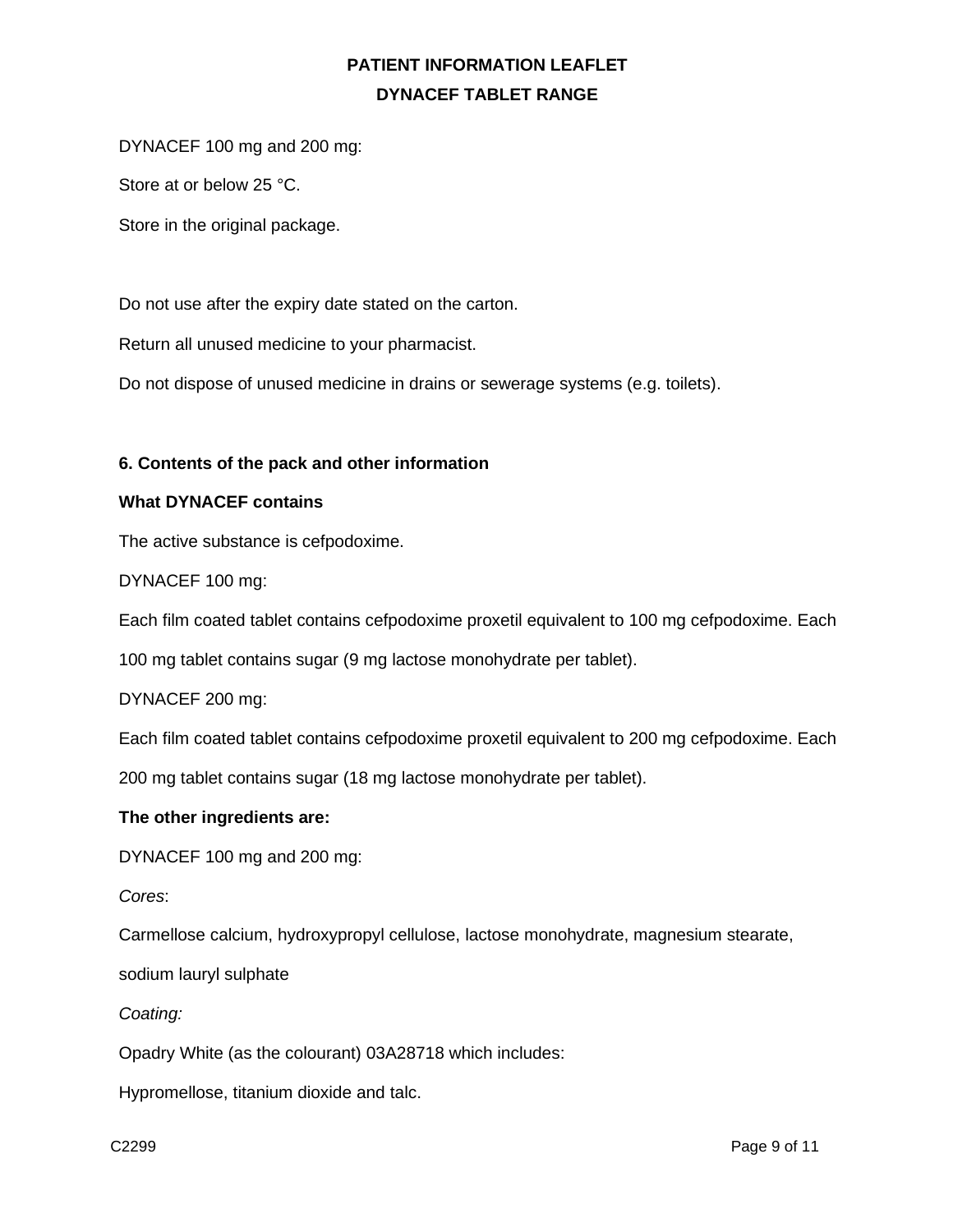### **What DYNACEF looks like and contents of the pack**

DYNACEF 100 mg: White to off white, round biconvex film-coated tablets with "100" debossed on one side and plain on the other side.

DYNACEF 200 mg**:** White to off white, round biconvex film-coated tablets with "200" debossed on one side and plain on the other side.

DYNACEF is packed as follows:

DYNACEF 100 mg:

One silver aluminium/aluminium lidding foil blister strip containing 10 tablets in a printed outer carton.

DYNACEF 200 mg: One aluminium/aluminium lidding foil blister strip containing 10 tablets.

One or two blister strips are packed in a printed outer carton (pack sizes of 10 or 20 tablets).

Not all pack sizes are marketed.

### **Holder of Certificate of Registration**

Pharma Dynamics (Pty) Ltd 1<sup>st</sup> Floor, Grapevine House, Steenberg Office Park Silverwood Close Westlake, Cape Town 7945, South Africa Tel: + 27 21 707 7000

#### **This leaflet was last revised in**

October 2021